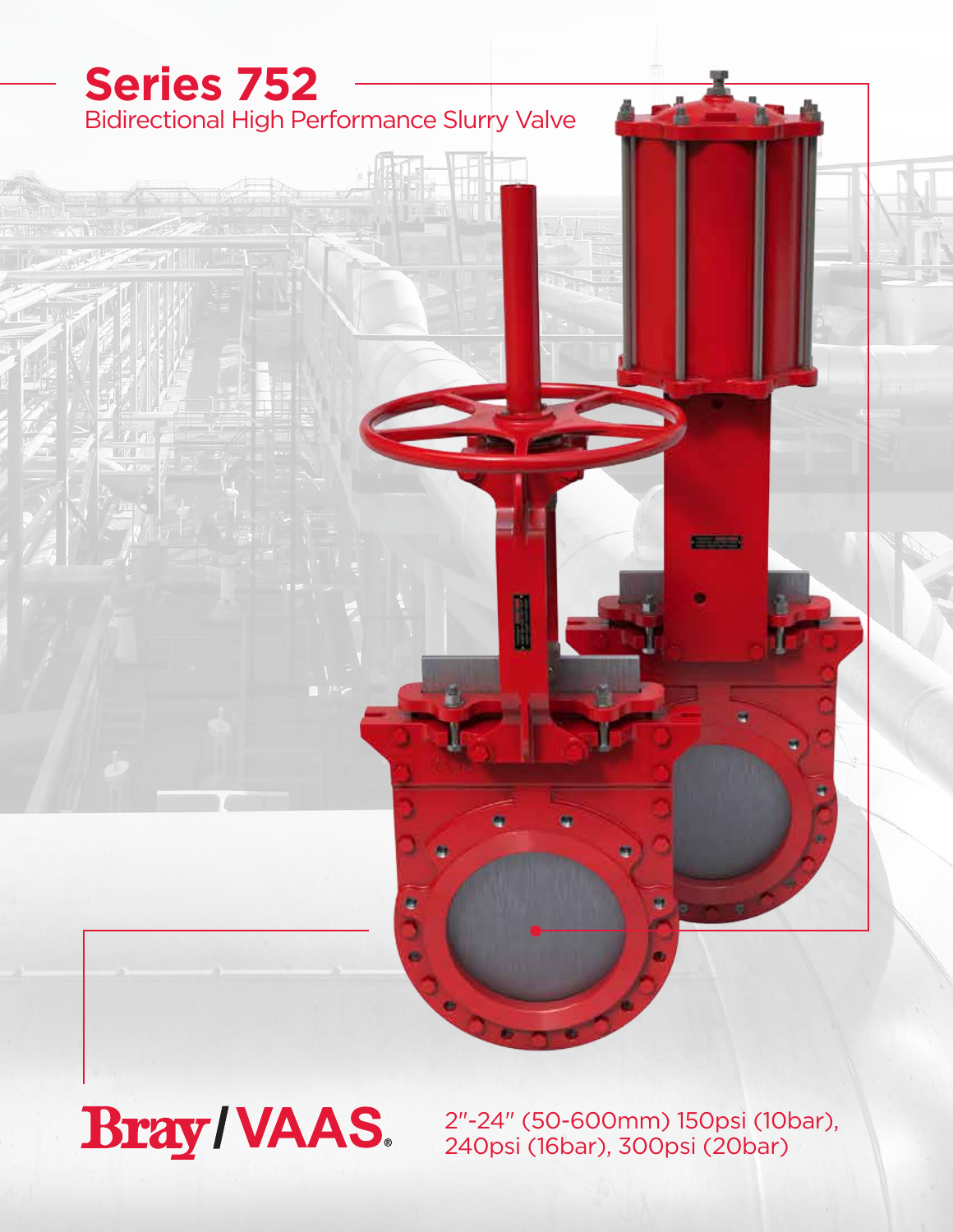# Bidirectional High Performance Slurry Valve **Series 752**

The Bray/VAAS Series 752 features a robust steel reinforced perimeter seat which provides bidirectional zero leakage shutoff.

The replaceable steel reinforced perimeter seat is mechanically retained between both halves of the two-piece bolted body for unsurpassed performance in the most demanding applications.

- 1 Designed for easy, quick conversion between manual and pneumatic actuation. Featuring a lubricant injection port for continuous, smooth operation with minimal maintenance.
- Clevis design and horizontal bolting **2** stabilizes gate ensuring proper alignment.
- **3** Standard multi-layer square packing with energized Quad seal provides exceptional gland sealing.
- 4 Unrestricted flow path with minimal pressure drop achieved through full port valve design.
- **5** Deflection resistant gate design ensures consistent alignment for industry leading durability.
- Replaceable steel reinforced **6** elastomer perimeter seat ensures bidirectional zero leakage shutoff.
- Two-piece bolted body for easy maintenance and seat replacement. **7**



**1**

**3**

**2**



**5**

**4**

**6**

**7**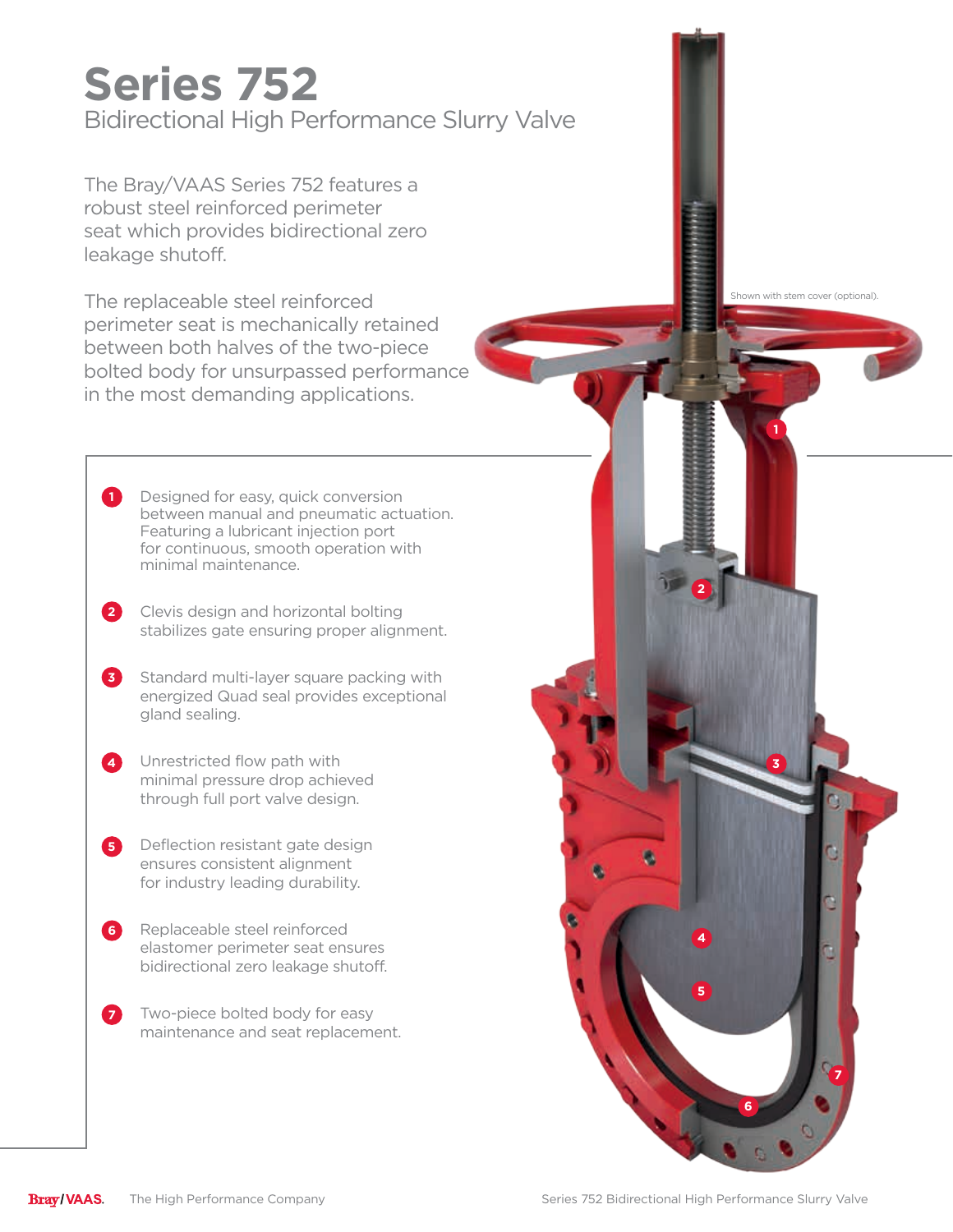### **Standard Construction**

|     |  |  | Body Gate Seat Stem Gland Packing                                          | <b>Topworks</b> |
|-----|--|--|----------------------------------------------------------------------------|-----------------|
|     |  |  | CF8 304 Buna-N 304 304 PTFE impregnated synthetic fiber w/Quad seal Steel  |                 |
|     |  |  | CF8M 316 Buna-N 304 304 PTFE impregnated synthetic fiber w/Quad seal Steel |                 |
|     |  |  | WCB 304 Buna-N 304 WCB PTFE impregnated synthetic fiber w/Quad seal Steel  |                 |
| DI. |  |  | 304 Buna-N 304 WCB PTFE impregnated synthetic fiber w/Quad seal Steel      |                 |

### **Actuator Options**

Direct Mounted Handwheel Standard (2"-10")

| <b>Bevel Gear</b><br>Standard (12"-24") |  |
|-----------------------------------------|--|
| Pneumatic                               |  |
| <b>Hydraulic</b>                        |  |
| $\Box$ o otvio                          |  |

xx°C /xx°F

#### **Seat Options** Buna-N -35°-194°F/-37°-90°C EPDM -65°-248°F/-54°-120°C Viton® -15°-392°F/-26°-200°C **Gate Options** 304, 316, 317 Stainless Steel SAF 2507 Duplex SAF 2205 Duplex 17-4PH Stainless Steel Hastelloy® C Monel® Additional material options may be available upon request. Consult factory for availability. **Packing Options** PTFE impregnated synthetic fiber w/Quad seal Elastomer Elastomer<br>Buna-N Quad 90°C/194°F Viton Quad Seal 200°C/392°F **Body Options** CF3M Stainless Steel SAF 2205 Duplex SAF 2507 Duplex Electric

## **Specifications & Standards**

Pressure Rating

Size Range 2" to 24" (50 - 600mm) 150psi (10bar), 240psi (16bar), 300psi (20bar) Body Style Two-piece bolted (Wafer)

| Design         | MSS SP-81                         |
|----------------|-----------------------------------|
| <b>Testing</b> | MSS SP-81                         |
| Face-to-face   | MSS SP-81 (150psi, 240psi models) |
| Certification  | Canadian CRN                      |
| Drilling*      | <b>ASME B16.5 CL150</b>           |
|                |                                   |

\*Additional drilling options available. Consult factory for availability.

### **Dimensions**

| In.<br>(mm)            | Α           | в            | $\mathsf{C}$ | D            | Е             | F            | G             | н             | L            | J            |  |  |
|------------------------|-------------|--------------|--------------|--------------|---------------|--------------|---------------|---------------|--------------|--------------|--|--|
| $\overline{2}$<br>(50) | 1.89<br>48  | 4.76<br>121  | 3.62<br>92   | 13.33<br>379 | 15.87<br>403  | 7.99<br>203  | 18.41<br>510  |               |              |              |  |  |
| 3<br>(80)              | 2.01<br>51  | 6.02<br>153  | 5.00<br>127  | 15.71<br>419 | 18.49<br>470  | 7.99<br>203  | 21.84<br>575  |               |              |              |  |  |
| 4<br>(100)             | 2.01<br>51  | 7.52<br>191  | 6.18<br>157  | 17.73<br>510 | 22.73<br>577  | 10.00<br>254 | 25.24<br>701  |               |              |              |  |  |
| 6<br>(150)             | 2.24<br>57  | 9.53<br>242  | 8.50<br>216  | 22.36<br>622 | 28.74<br>730  | 11.77<br>299 | 33.41<br>903  |               |              |              |  |  |
| 8<br>(200)             | 2.76<br>70  | 11.77<br>299 | 10.63<br>270 | 24.95<br>703 | 35.28<br>896  | 15.98<br>406 | 40.06<br>1086 |               |              |              |  |  |
| 10<br>(250)            | 2.76<br>70  | 14.25<br>362 | 12.76<br>324 | 31.51<br>800 | 40.67<br>1033 | 15.98<br>406 | 50.07<br>1272 | 44.27<br>1125 | 12.05<br>306 | 20.00<br>508 |  |  |
| 12<br>(300)            | 2.99<br>76  | 17.01<br>432 | 14.76<br>375 |              |               |              | 55.72<br>1415 | 51.61<br>1311 | 12.05<br>306 | 20.00<br>508 |  |  |
| 14<br>(350)            | 2.99<br>76  | 18.74<br>476 | 16.26<br>413 |              |               |              | 59.99<br>1524 | 56.59<br>1437 | 12.05<br>306 | 20.00<br>508 |  |  |
| 16<br>(400)            | 3.50<br>89  | 21.26<br>540 | 18.50<br>470 |              |               |              | 70.46<br>1790 | 62.83<br>1596 | 12.99<br>330 | 20.00<br>508 |  |  |
| 18<br>(450)            | 3.50<br>89  | 22.76<br>578 | 21.00<br>534 |              |               |              | 77.64<br>1972 | 69.59<br>1768 | 12.99<br>330 | 20.00<br>508 |  |  |
| 20<br>(500)            | 4.49<br>114 | 25.00<br>635 | 22.99<br>584 |              |               |              | 86.14<br>2188 | 81.10<br>2060 | 13.46<br>342 | 20.00<br>508 |  |  |
| 24<br>(600)            | 4.49<br>114 | 29.53<br>750 | 27.24<br>692 |              |               |              | 99.08<br>2517 | 94.15<br>2392 | 13.46<br>342 | 20.00<br>508 |  |  |



**Pneumatic Actuator**



Dimensions are approximate and subject to change. Consult factory for certified drawings.

### **Weights**

| <b>Size</b>      | în<br>mm | 50                | 80 | 4<br>100 | 6<br>150 | 8<br>200 | 10<br>250 | 12<br>300 | 14<br>350 | 16<br>400 | 18<br>450 | 20<br>500 | 24<br>600 |
|------------------|----------|-------------------|----|----------|----------|----------|-----------|-----------|-----------|-----------|-----------|-----------|-----------|
|                  |          |                   |    |          |          |          |           |           |           |           |           |           |           |
| <b>HANDWHEEL</b> | lb       | 26                | 42 | 49       | 84       | 132      | 174       |           |           |           |           |           |           |
|                  |          | $12 \overline{ }$ | 19 | 22       | 38       | 60       | 79        |           |           |           |           |           |           |
| <b>PNEUMATIC</b> | lb       | 53                | 71 | 101      | 123      | 198      | 238       | 419       | 699       | 915       | 1124      | 1301      | 1532      |
| <b>ACTUATOR</b>  | ka       | 24                | 32 | 46       | 56       | 90       | 108       | 190       | 317       | 415       | 510       | 590       | 695       |
| <b>GEAR</b>      | lb       |                   |    |          |          | 188      | 243       | 298       | 463       | 650       | 864       | 1058      | 1290      |
| <b>OPERATOR</b>  | ka       |                   |    |          |          | 85       | 110       | 135       | 210       | 295       | 392       | 480       | 585       |

\*Above table is applicable for 10 - 16 bar. For 20 bar consult factory.